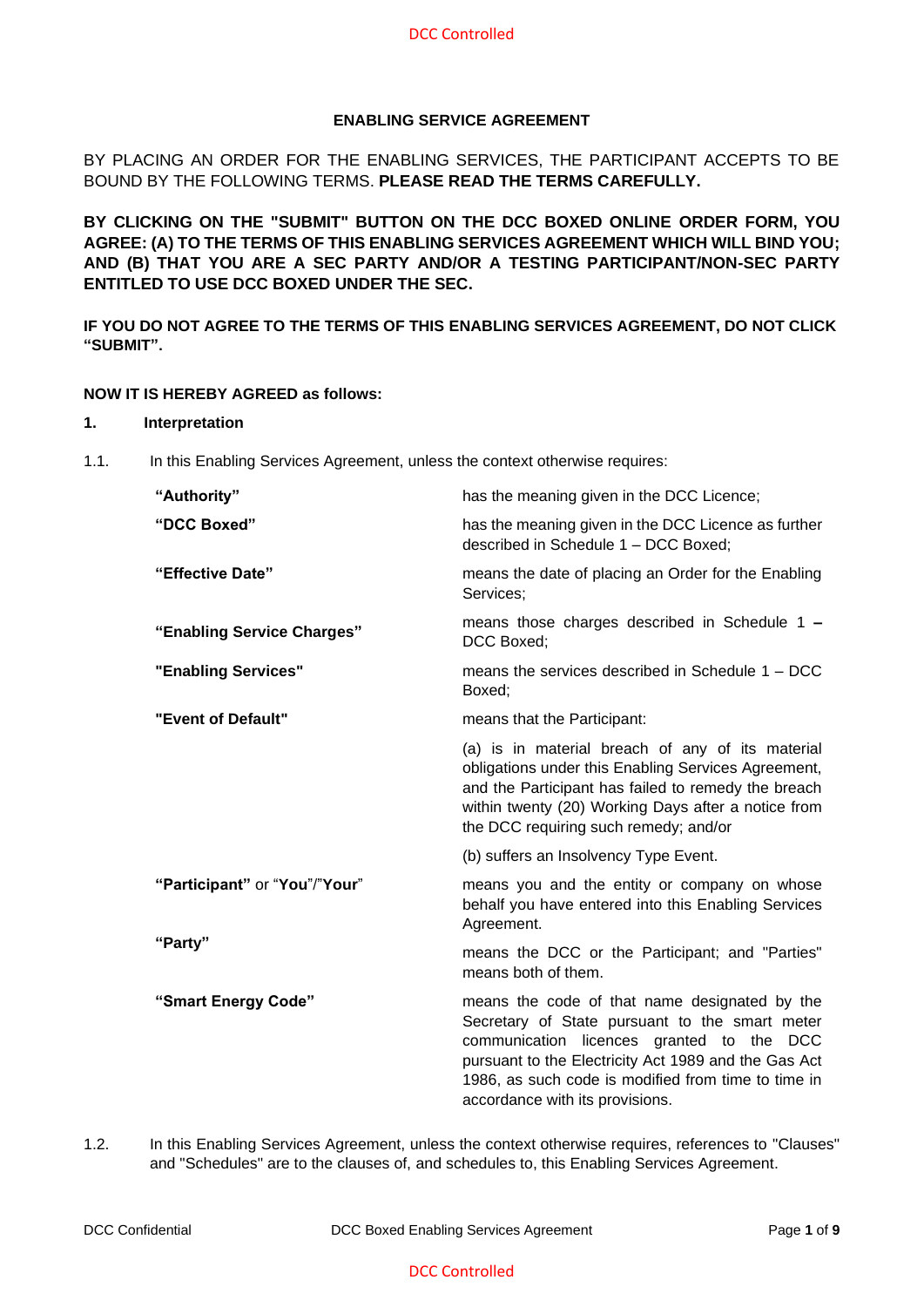- 1.3. Subject to Clauses 1.1 and 1.2, the words and expressions used in this Enabling Services Agreement shall be construed and interpreted in accordance with the definitions and provisions regarding interpretation set out in Section A (Definitions and Interpretation) of the Smart Energy Code, as if:
	- 1.3.1. those definitions and provisions regarding interpretation were set out in this Enabling Services Agreement;
	- 1.3.2. the uses therein of the words defined in Clause 1.1 were interpreted in accordance with Clause 1.1; and
	- 1.3.3. the references therein to:
		- a. "Charges" were to "Enabling Service Charges";
		- b. "Other Enabling Services" were to "DCC Boxed";
		- c. "Testing Participant" were to "Participant"; and
		- d. "this Code" or "this Code and/or any Bilateral Agreement" were to "this Enabling Services Agreement".
- 1.4. The Parties acknowledge that the Smart Energy Code is subject to modification from time to time in accordance with its provisions and law, and that the Smart Energy Code as so modified from time to time shall apply for the purposes of this Enabling Services Agreement.
- 1.5. References in this Enabling Services Agreement (or in provisions incorporated herein by reference) to Sections of the Smart Energy Code shall be to those sections as incorporated into this Enabling Services Agreement, as such sections are modified and/or renumbered from time to time.

### **PROVISIONS:**

- 2. Commencement of this Enabling Services Agreement
- 2.1. This Enabling Services Agreement shall commence on the Effective Date.
- 3. Provision of the Enabling Services
- 3.1. The DCC shall provide the Enabling Services to the Participant subject to and in accordance with this Enabling Services Agreement.
- 3.2. The DCC and the Participant shall each comply with the additional obligations assigned to them under the Smart Energy Code, including the Enduring Test Approach Document, and as set out in the attached Schedules:
	- 3.2.1. Schedule 1 DCC Boxed
	- 3.2.2. Schedule 2 DCC Boxed Specific Terms and Conditions

The Schedules form an integral part of this Enabling Services Agreement and have effect as if set out in full in the body of this Enabling Services Agreement. A reference to this Enabling Services Agreement includes the Schedules and the Enduring Test Approach Document.

- 3.3. The Participant shall at all times when acting in accordance with this Enabling Services Agreement, do so in a manner so as not to put the DCC in breach of the DCC Licence or Smart Energy Code.
- 4. Enabling Service Charges
- 4.1. The Participant shall pay the Enabling Service Charges in respect of which Sections J1 (Payment of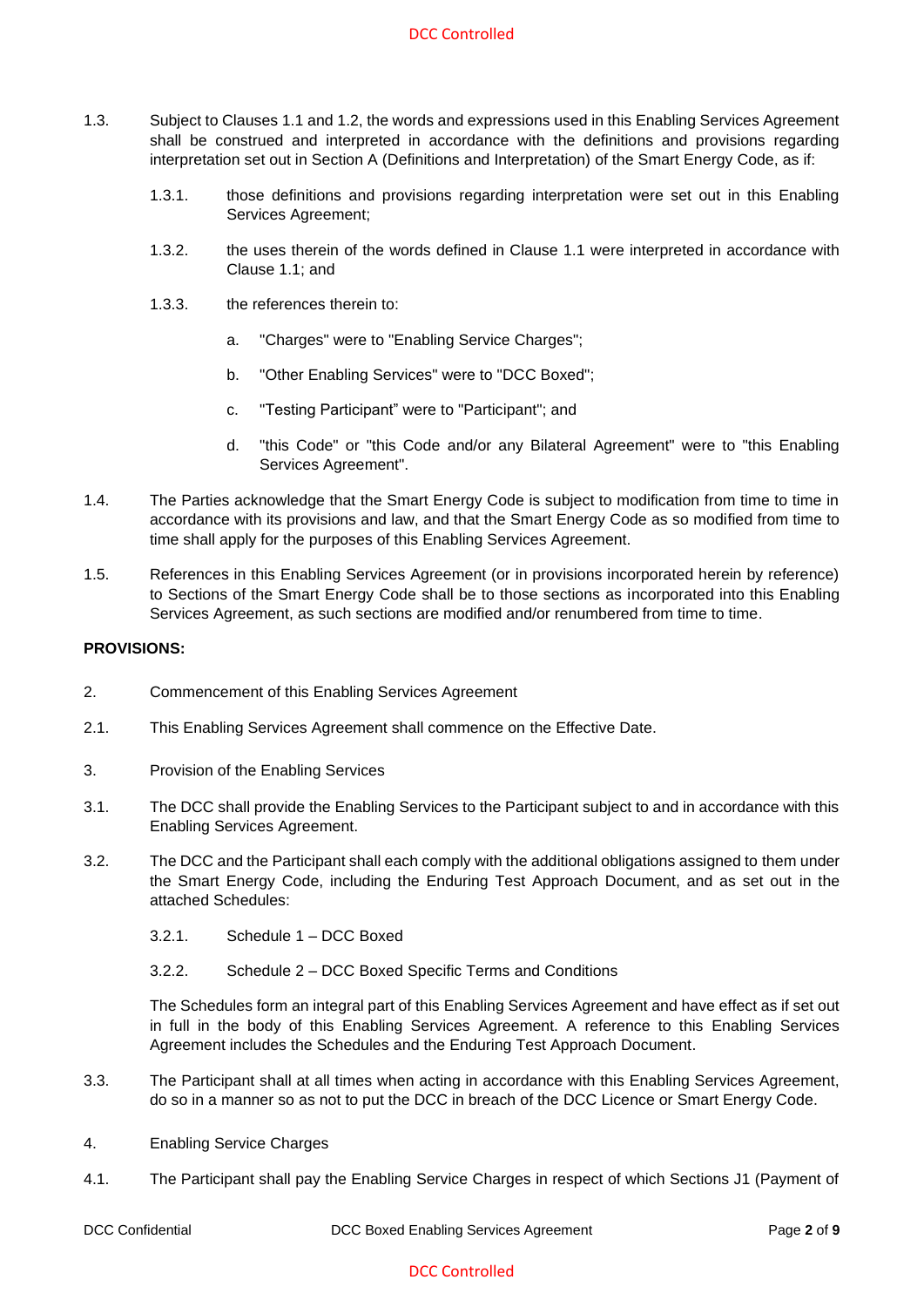Charges) and J2 (Payment Default and Disputes) shall apply as if:

- 4.1.1. those Sections were set out in this Enabling Services Agreement;
- 4.1.2. the uses therein of the words defined in Clause 1.1 were interpreted in accordance with Clause 1.1;
- 4.1.3. the references therein to expressions referred to in Clause 1.3.3 were interpreted as referred to in that Clause; and
- 4.1.4. Section J2.7 (Pursing Non-Payment) did not apply.
- 5. Limitations of Liability
- 5.1. Subject to Schedule 2 DCC Boxed Terms and Conditions, the DCC's and the Participant's liability under or in connection with this Enabling Services Agreement shall be limited in accordance with Section M2 (Limitations of Liability) as if:
	- 5.1.1. that Section was set out in this Enabling Services Agreement;
	- 5.1.2. the uses therein of the words defined in Clause 1.1 were interpreted in accordance with Clause 1.1;
	- 5.1.3. the references therein to expressions referred to in Clause 1.3.3 were interpreted as referred to in that Clause; and
	- 5.1.4. Sections M2.17 and M2.18 (SECCo) did not apply.
- 6. Termination or Expiry of this Enabling Services Agreement
- 6.1. Subject to earlier termination in accordance with this Clause 6, this Enabling Services Agreement shall expire on the earlier of:
	- 6.1.1. the DCC suspends or ceases, or threatens to suspend or cease, the Enabling Services;
	- 6.1.2. the DCC License expires or terminates; or
	- 6.1.3. two (2) years from the Effective Date.
- 6.2. The DCC shall be entitled to immediately terminate this Agreement on notice to the Participant where an Event of Default occurs, if the Participant fails to comply with any term(s) of this Enabling Services Agreement, or upon seven (7) days' notice to the Participant.
- 6.3. The expiry or earlier termination of this Agreement shall be without prejudice to:
	- 6.3.1. those rights and obligations under this Enabling Services Agreement that may have accrued prior to such expiry or termination; or
	- 6.3.2. those provisions of this Enabling Services Agreement that are expressly or by implication intended to survive such expiry or termination, including Clauses 4 and 5.
- 7. Amendments
- 7.1. Without prejudice to Clause 1.4, this Enabling Services Agreement may only be amended by agreement in writing by the Parties or in order to give effect to any determination of disputes by the Authority pursuant to the DCC Licence.
- 7.2. The Parties agree that in accordance with Section H14.7 this Enabling Services Agreement has been based on the Specimen Enabling Services Agreement subject only to such variations that are reasonable in the circumstances.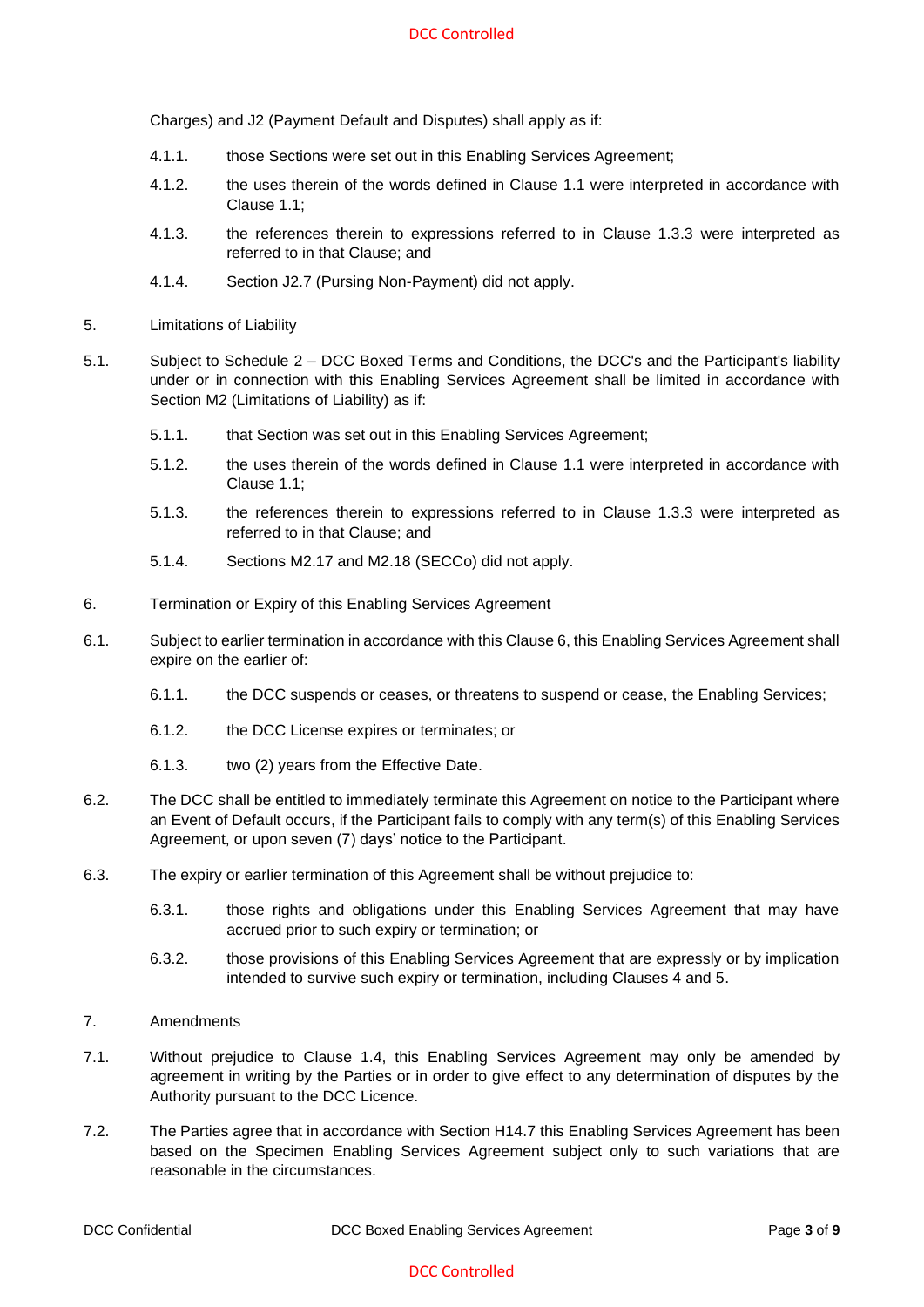- 7.3. The Parties shall amend this Enabling Services Agreement where it has become inconsistent with the Smart Energy Code in order to correct such inconsistency (including where the Specimen Enabling Services Agreement is modified, in which case the Parties shall amend this Enabling Services Agreement in the same manner and to the same extent).
- 7.4. The Participant hereby authorises the DCC to make the amendments to this Enabling Services Agreement required pursuant to Clause 7.2 on the Participant's behalf. Where the Participant disputes the requirement for, or form of, any such amendments made by the DCC on the Participant's behalf, then the Participant may refer the matter to the Panel for its determination. Nothing in this Clause 7.3 shall fetter the Participant's right to refer disputes to the Authority pursuant to the DCC Licence.
- 8. Miscellaneous
- 8.1. The Parties agree that the provisions of Sections M3 (Services FM and Force Majeure), M4 (Confidentiality), M7 (Dispute Resolution), M9 (DCC Transfer), M10 (Notices) and M11 (Miscellaneous) of the Smart Energy Code shall apply to this Enabling Services Agreement, as if:
	- 8.1.1. those Sections were set out in this Enabling Services Agreement;
	- 8.1.2. the uses therein of the words defined in Clause 1.1 were interpreted in accordance with Clause 1.1;
	- 8.1.3. the references therein to expressions referred to in Clause 1.3.3 were interpreted as referred to in that Clause; and
	- 8.1.4. the following Sections did not apply: Sections M3.14 (SECCo), M7.16 (SECCo), M10.1 (Communication via Specified Interfaces), M10.6 (The Panel, Code Administrator, Secretariat and SECCo), M11.5 (Third Party Rights), and M11.15 (SECCo).
- 8.2. This Enabling Services Agreement may be executed in any number of counterparts, each of which shall be an original but all of which together shall constitute one and the same instrument.
- 9. Governing Law
- 9.1. In accordance with Clause 8, this Enabling Services Agreement and any dispute or claim arising out of or in connection with it (including non-contractual claims) shall be governed by, and construed in accordance with, the relevant laws specified in Section M11 (Miscellaneous) of the Smart Energy Code from time to time for the purpose of disputes or claims of that nature.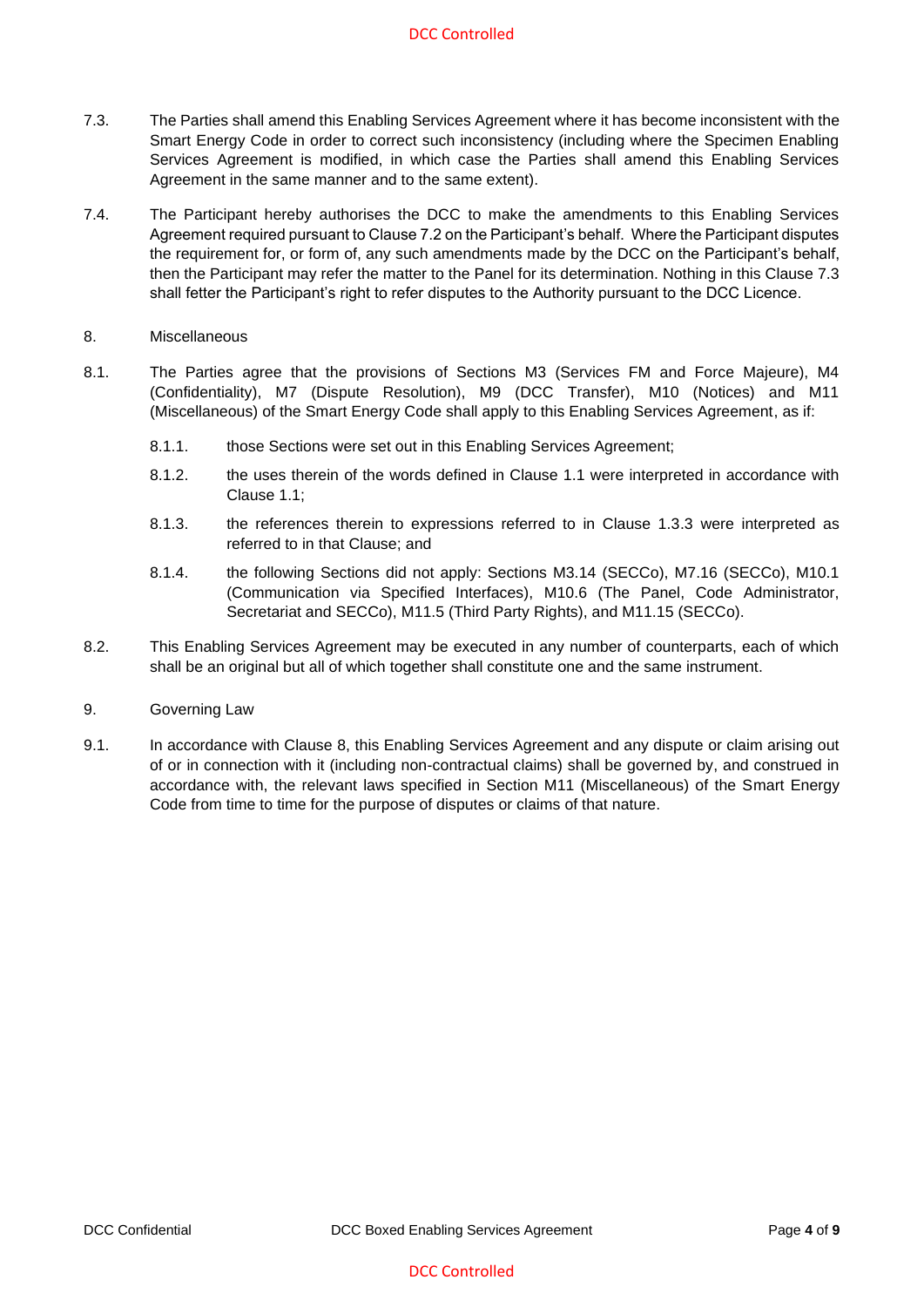# **Schedule 1 - DCC Boxed**

### **1. Introduction**

"DCC Boxed" is a product that emulates DCC end-to-end SMETS2 Smart Metering to allow Participants to perform such actions as testing, validation of interoperability and development of new products in this risk-free environment. DCC Boxed contains both software and hardware components in a standalone environment that does not touch or interact with the DCC Total System.

### **2. Components**

DCC Boxed standard hardware components include:

- a. A Mini-PC: to host and run the DCC Boxed operating system
- b. USB Hub: to enable the connection of other devices to the Mini PC
- c. A Zigbee Traffic Sniffer dongle: to capture Zigbee based wireless communication

The following software runs over the above-referenced hardware: Zigbee Traffic Sniffer, DCC Gateway Interface, SMKI Interface, GBCS Sniffer, DUIS Sniffer, DCC User Interface, End-to-End Kit Orchestrator, DSP Gateway and CSP Gateway.

The following can be purchased separately for an extended testing experience

d. Zigbee-enabled Emulator Dongle: equipped with software to enable emulation of the type of devices typically connected to the smart meter ecosystem, including ESME's, GSME's, CAD's/ IHD's, PPMID's, SAPC's, HCALCs and HHT's.

### **3. Features & Limitations**

DCC Boxed has the following key features and capabilities:

#### Features

- a. DUIS Interface Submit service requests, translate DUIS requests to GBCS commands
- b. SMKI interface Generate DCC Boxed-relevant (non-production) certificates and validate organisation and device certificates
- c. Dashboard Web Graphical User Interface (GUI): Main page, SMKI, DCC Gateway, Devices information
- d. HAN creates a Home Area Network (HAN) to allowing message interchange
- e. Zigbee Sniffer software that captures ZigBee traffic for debug and study purpose
- f. GBCS Sniffers software that allows visualisation of GBCS payload
- g. DUIS Sniffers software allows visualisation of DUIS messages
- h. User Guide Help content on how to use the tool
- i. Zigbee-enabled Emulator Dongles: ESME, GSME, HHT, IHD, CAD, HCALCS, SAPC, PPMID.

#### Limitations

- a. DCC Boxed does not emulate any activities performed within the Smart Metering Systems Communications Service Provider's (CSP) or Data Service Provider's (DSP) production systems. It only follows the specifications for inputs to and outputs from these systems.
- b. The amount of diagnostic information and performance that can be obtained from DCC Boxed exceeds that which can be obtained from "real" devices. For example, latency is shorter in DCC Boxed. Participants should be aware that DCC Boxed is not wholly representative of "real world" testing outcomes.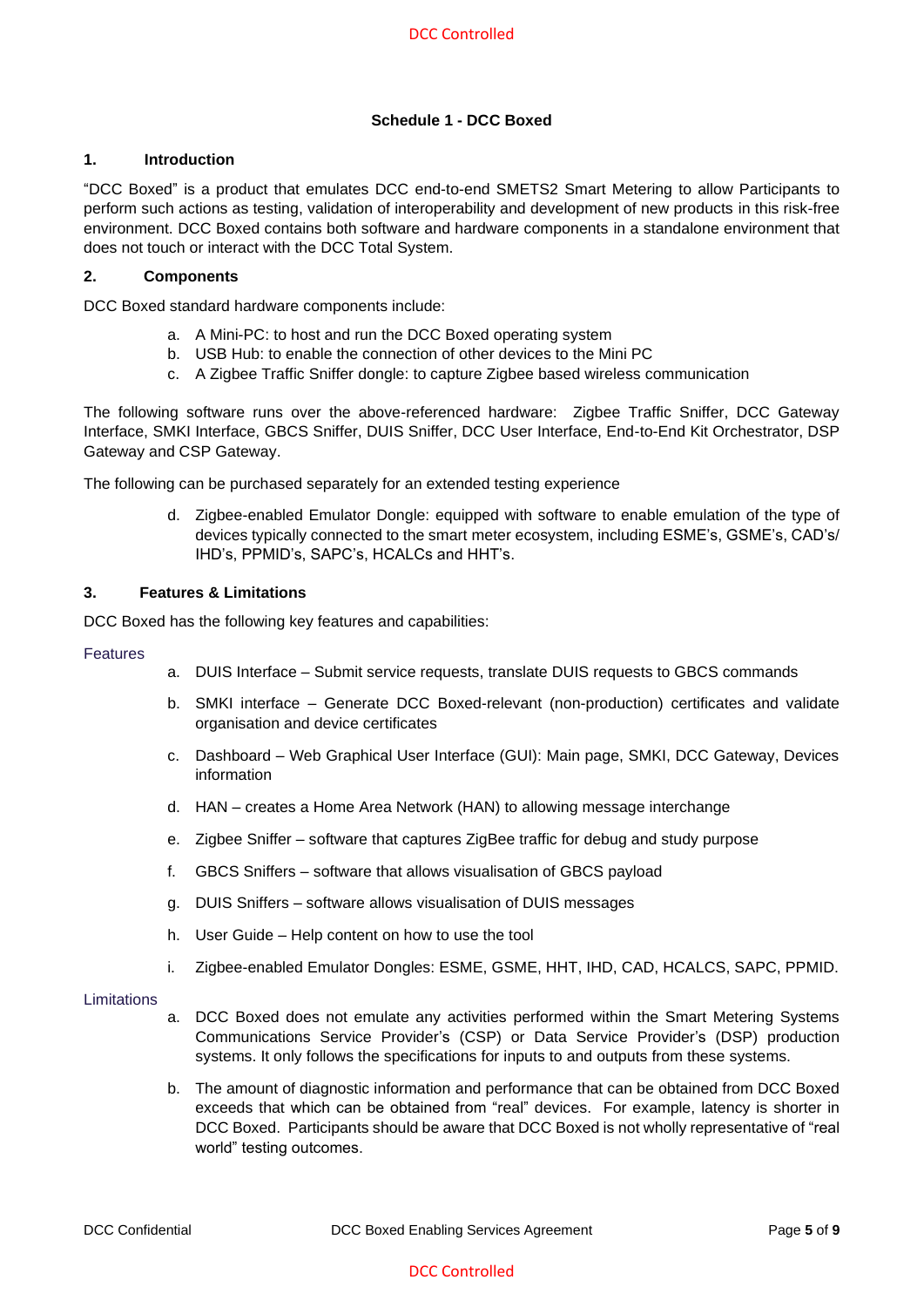c. The DCC Boxed graphical DUIS Interface contains a limited quantity of pre-defined service requests variants.

### **4. Acceptable Use Policy**

The Participant shall ensure DCC Boxed is used for testing in connection with Smart Energy Code Section H14 only. The Participant shall ensure its use of this product does not exceed that reasonably expected of a standalone emulated testing platform. The Participant shall not:

- a. Use DCC Boxed in any way that would contravene this Enabling Services Agreement, including this Schedule 1 and Schedule 2 (DCC Boxed Terms and Conditions)
- b. Use DCC Boxed to find vulnerabilities and exploit these in the smart metering ecosystem
- c. Use DCC Boxed to connect unauthorised devices to the smart metering ecosystem
- d. Use DCC Boxed as part of any live production environment
- e. Use DCC Boxed to develop products that are of insufficient quality or suitability to be connected to the live network
- f. Use DCC Boxed for fraudulent or criminal purposes, or in a way that is in breach of the law
- g. Re-sell or onward supply DCC Boxed or any of its associated insights, components and/or benefits to another party.

If the Participant's usage falls outside of this acceptable use policy or DCC suspects the same, DCC, upon prior notice, reserves the right to impose remote restrictions upon the Participant's DCC Boxed product. Further actions for failure to adhere to this Acceptable Use Policy could include, but are not limited to, the product's warranty being declared null and void, repairs not being undertaken and DCC no longer accepting liability for damage to the product.

#### **5. Patches and Updates**

The Participant shall ensure that the DCC Boxed product is promptly and regularly loaded with up-to-date patches and updates, which are available at the following URL: smartdcc.co.uk/our-smart-network/networkproducts-services/dcc-boxed/. Where the Participant does not update the DCC Boxed software, the DCC shall have no liability and the DCC reserves the right to refuse to provide support or repairs to DCC Boxed products that do not have up-to-date software.

#### **6. Support**

#### User Guide

DCC Boxed comes with in-built user guide which is accessed via a web browser (the "**User Guide**"). DCC Boxed is design to be simple to use and for Participants to be able to self-serve themselves.

#### DCC Service Centre

For queries not covered in the User Guide, the DCC offers a basic level of support included in the DCC Boxed purchase price (the "**Support**"). The basic level of support is limited to the following, insofar as is reasonably necessary to make initial use of DCC Boxed:

- Support with ordering and payment for DCC Boxed
- Support of how to download bug fixes, patches and updates
- Support with the process for product returns
- Coordination of specialist support for more in-depth technical queries during the warranty period. (for out of warranty support, see below)

Participants can contact the DCC Service Centre at **servicecentre@smartdcc.co.uk.** Instructions on how to contact the DCC Service Centre are also contained in the User Guide. DCC will offer such support on as soon as practicable, on a non-prioritised basis.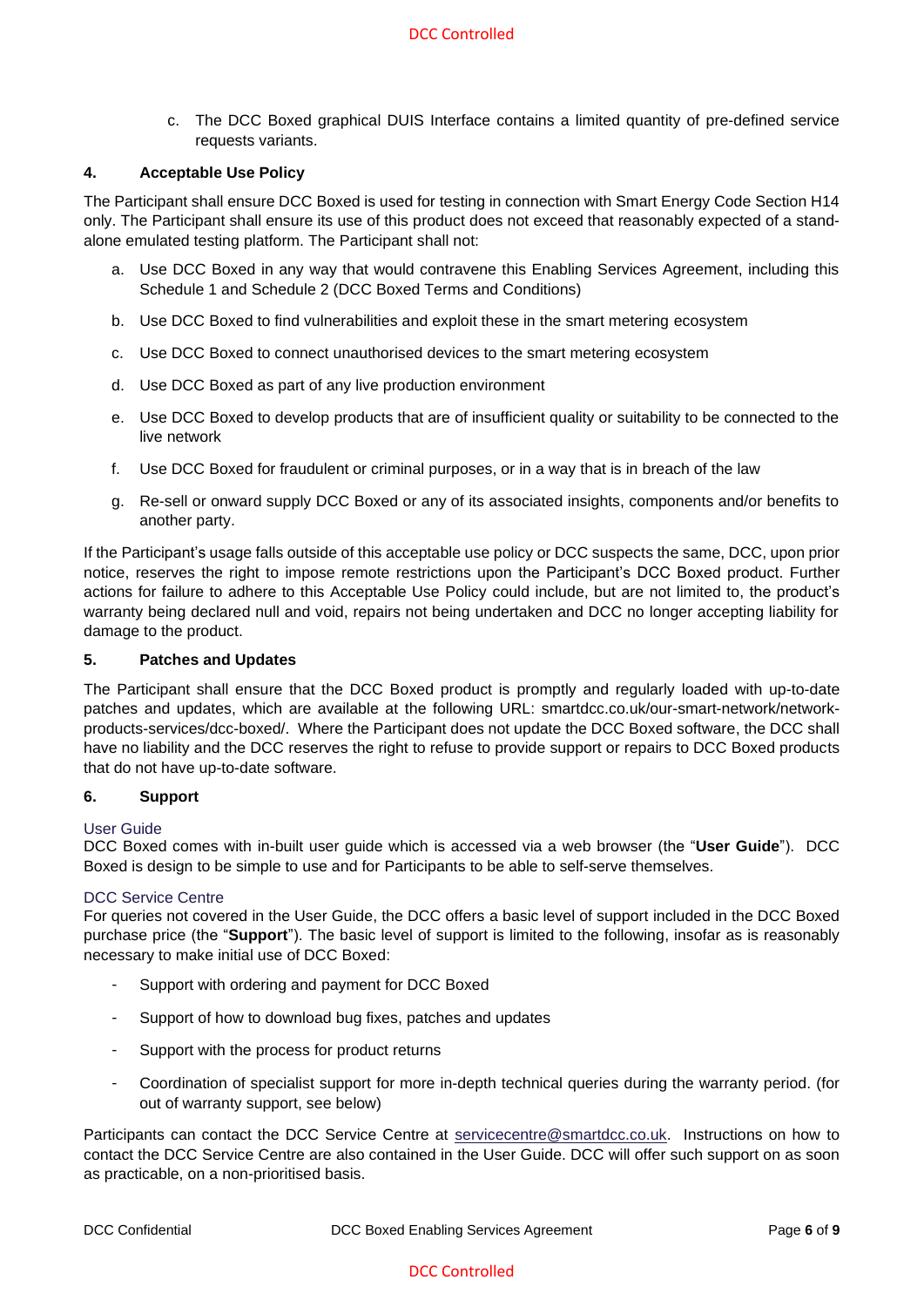DCC reserves the right to provide Support for only the current version of the DCC BOXED and to stop providing Support at any time and without notice. The Participant is responsible for obtaining and maintaining any equipment or ancillary services needed to connect to, access, orotherwise use the DCC BOXED, including, without limitation, modems, hardware, software, and long distance or local telephone service. You shall be responsible for ensuring that such equipment or ancillary services are compatible with the DCC BOXED.

#### Hardware Warranty

Provided that the Participant is not in breach of any terms of the Enabling Services Agreement, during the first twelve (12) months following delivery of the DCC Boxed unit (the "**Warranty Period**"), the DCC, at its sole discretion, will provide a hardware warranty that covers the following hardware components of the DCC Boxed: the Mini-PC or NUC; the USB Hub; Zigbee Traffic Sniffer dongles and Zigbee-enabled Microcontrollers and Emulators.

The forgoing hardware warranty shall not in any circumstances apply if: (i) the defect arises because the Participant failed to follow the DCC's oral or written instructions as to the storage, installation, commissioning, use or maintenance of the DCC BOXED or (if there are none) good trade practice; or (ii) the Participant alters or repairs the relevant hardware without the written consent of the DCC; or (iii) the defect arsis because of improper use of the DCC BOXED or use outside its normal application. Any repaired or replacement hardware shall be under hardware warranty for the unexpired portion of the Warranty Period.

Outside of the Warranty Period for hardware the Participant can return the product if a fault is suspected. Faults will be assessed and an estimated cost to fix provided to the Participant. Repairs will only be undertaken upon receipt in writing from the Participant of approval to proceed. The DCC will inform the Participant if the actual cost of repair exceeds the estimate. The DCC shall not be liable for any costs associated with delays in Participant's test activities whilst repairs are undertaken.

The Participant should contact the DCC Service Centre at the above referenced email address for instructions on the returns process, both within and outside of warranty period. All out of warranty returns will be at the Participant's costs. DCC recommends that the Participant adequately insure the DCC Boxed product whilst in transit to the DCC Service Centre.

No warranty is offered on software and the DCC will not accept any returns based on software issues with the DCC Boxed.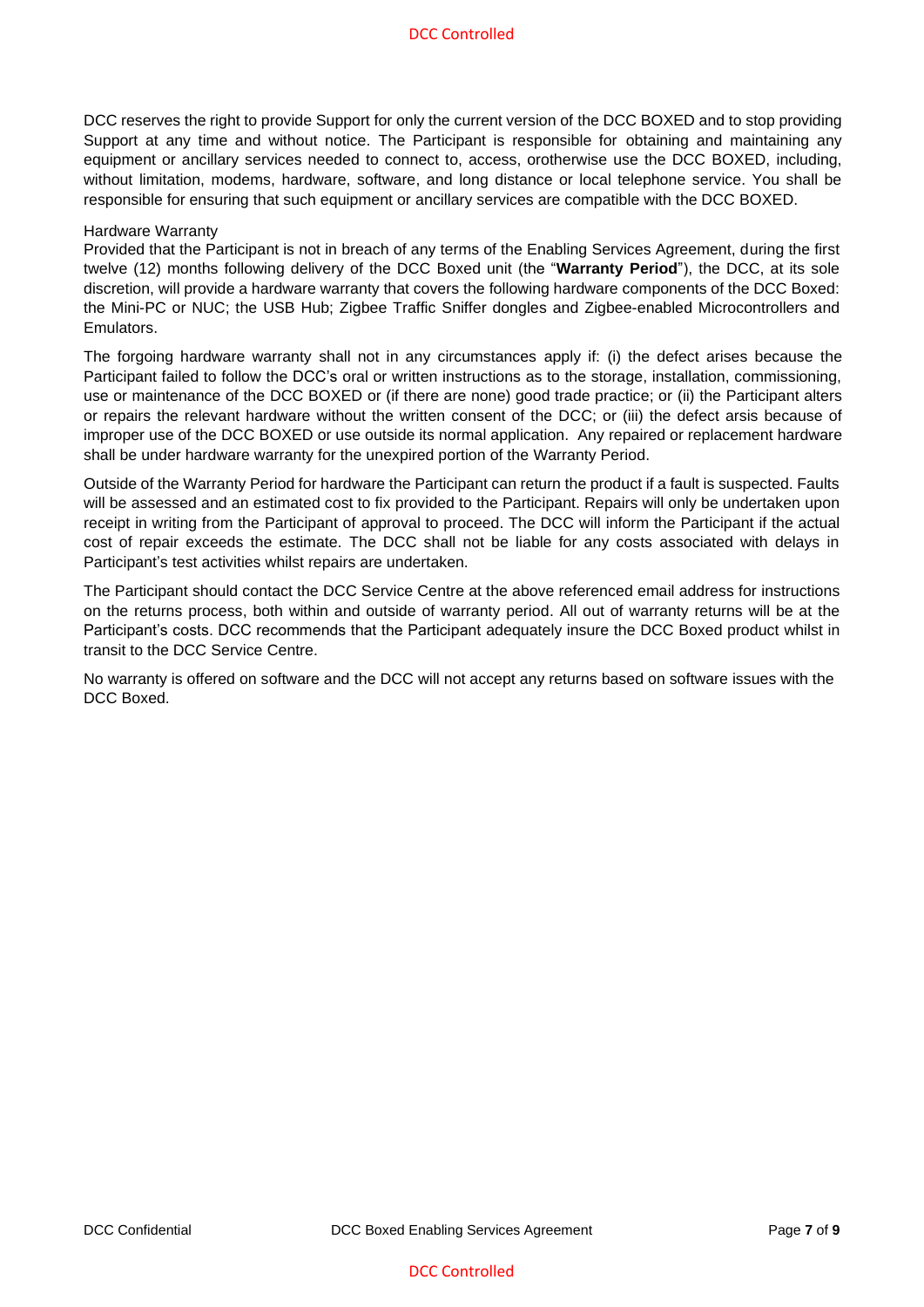# **Schedule 2 - DCC Boxed Specific Terms and Conditions**

BY USING ANY PART OF THE DCC BOXED ("**DCC BOXED**"), YOU ARE UNCONDITIONALLY CONSENTING TO BE BOUND BY THESE DCC BOXED TERMS AND CONDITIONS ("**DCC BOXED TERMS"**).

### 1. License.

Subject to Your full compliance with all the terms and conditions of these DCC BOXED TERMS, DCC grants You a non-transferable, non-sub-licensable, non-exclusive license, revocable at DCC's discretion, to use the DCC BOXED, the accompanying documentation, and any additional software that may be made available by DCC from time to time for You to use for testing purposes in connection with Smart Energy Code Section H14 only, and only in accordance with the accompanying documentation and any other restrictions contained in this Enabling Services Agreement. No other use of the DCC Boxed is permitted.

### 2. Restrictions.

You shall not, nor permit anyone else to, directly or indirectly: (i) copy, modify, or distribute the DCC BOXED or license key (if any); (ii) reverse engineer, disassemble, decompile or otherwise attempt to discover the source code or structure, sequence and organization of all or any part of the DCC BOXED (except that this restriction shall not apply to the limited extent restrictions on reverse engineering are prohibited by applicable local law); or (iii) rent, lease, or use the DCC BOXED for timesharing or service bureau purposes, or otherwise use the DCC BOXED for any purpose, including but not limited to a commercial purpose. You shall maintain and not remove or obscure any proprietary notices on the DCC BOXED and shall reproduce such notices exactly on all permitted copies of the DCC BOXED. You agree to be liable for all acts or omissions of any third party you allow to use the DCC BOXED, and agree to indemnify the DCC for all claims, damages, liabilities, costs and fees (including attorneys' fees) made against the DCC related to the acts or omissions of such third parties.

You acknowledge that all Intellectual Property Rights in the DCC Boxed and any updates or releases belong and shall belong to the DCC or the relevant third-party owners (as the case may be), and You shall have no rights in or to the DCC Boxed other than the right to use it in accordance with the DCC BOXED TERMS.

You understand that DCC or its licensors may modify or discontinue offering the DCC BOXED at any time. These DCC BOXED TERMS do not give You any rights not expressly and unambiguously granted herein.

# 3. Intellectual Property; Content.

As a condition to Your use of the DCC BOXED, You represent, warrant and covenant that You will not use the DCC BOXED: (i) to infringe the intellectual property or proprietary rights, or rights of publicity or privacy, of any third party; (ii) to violate any applicable law, statute, ordinance or regulation; (iii) to disseminate, transfer or store information or materials in any form or format ("**Content**") that are harmful, threatening,abusive, harassing, tortious, defamatory, vulgar, obscene, libellous, or otherwise objectionable or that otherwise violate any law or right of any third party; (iv) to disseminate any software viruses or any other computer code, files or programs that may interrupt, destroy or limit the functionality of any computer software or hardware or telecommunications equipment, or violate the security of any computer network; or (v) to run Maillist, Listserv, "bots," "robots," any form of auto-responder, or "spam," or any processes that run or are activated while You are not logged in. You, not DCC, remain solely responsible for all Content that You upload, transmit, or otherwise disseminate using, or in connection with, the DCC BOXED. You acknowledge that all Content You access through use of the DCC BOXED is accessed at Your own risk and You will be solely responsible for any damage or liability to any party resulting from such access.

# 4. Warranty Disclaimer.

The DCC BOXED is provided "as is". Except as provided in Clause 4 above, the dcc makes no warranty of any kind, express or implied, and the DCC expressly disclaims all warranties, including without limitation, any implied warranties of merchantability, fitness for a particularpurpose and noninfringement. Further, the DCC does not warrant results of use or that the DCC BOXED is bug free or error free or that its use will be uninterrupted. This disclaimer of warranty constitutes an essential part of these DCC BOXED TERMS. All the foregoing disclaimers also apply in full with respect to DCC's licensors, suppliers, distributors, contractors and agents. Some countries do not allow the exclusion of implied warranties, so the above limitations may not apply to You.

#### 5. Limitation of Remedies and Damages.

Under no circumstances and under no legal theory, including, but not limited to, tort, contract, negligence, strict liability, or otherwise, shall the DCC be liable to You or any other person (i) for any indirect, special, incidental,